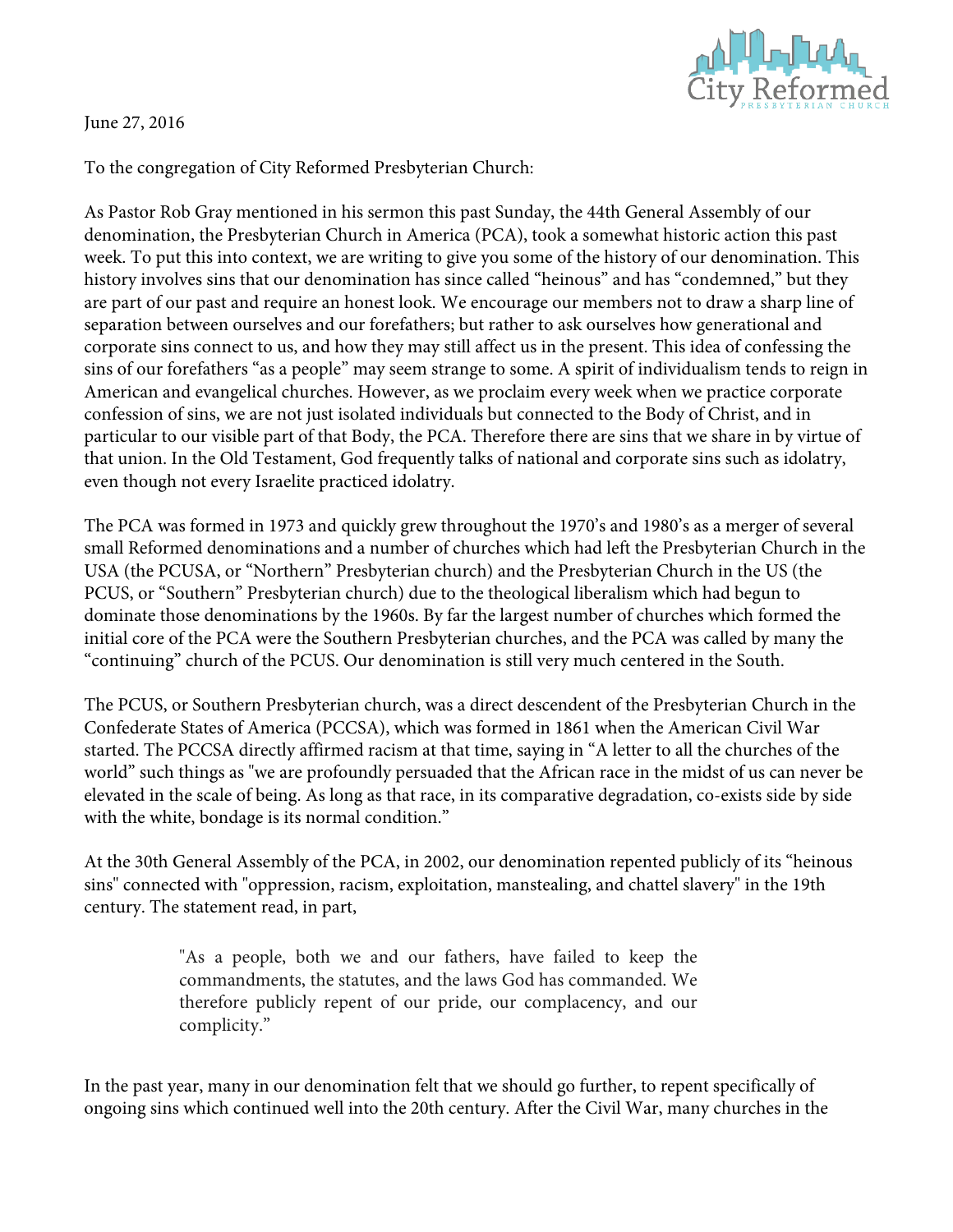PCUS which arose out of the PCCSA were segregated by race and remained that way well into the 1960s. The 44th General Assembly (this year) specifically cited the sins of many churches in the PCUS of segregation of worshippers by race, not welcoming people of other races into churches, teaching that interracial marriage is forbidden or discouraged by the Bible, and participation of church members in white supremacist organizations.

The founding documents of the PCA in 1973 are remarkably free from racist language. This is in part due to the influence of Dr. Francis Schaeffer and others who persuaded those leaving other denominations to make the PCA stand for a positive vision, namely faithful proclamation of the Word and world evangelization, and not to be reactionary. Overt racism has not been tolerated in the PCA during its existence, and is subject to church discipline. In 1977, the PCA joined the organization of North American Presbyterian and Reformed Churches (NAPARC) in issuing a statement against racism, which read in part,

> "We are convinced that we, as Reformed Christians, have failed to speak and act boldly in the area of race relations. Our denominational profiles reveal patterns of ethnic and racial homogeneity. We believe that this situation fails to give adequate expression to the saving purposes of our sovereign God, whose covenant extends to all peoples and races. We are convinced that our record in this crucial area is one of racial brokenness and disobedience. In such a situation the credibility of our Reformed witness, piety and doctrinal confession is at stake…In repentance we acknowledge and confess that we have failed effectively to recognize the full humanity of other races and the similarity of their needs, desires, and hopes to ours; and thus we have failed to love our neighbor as ourselves."

However, some of the early leaders of the PCA in the 1970's were never directly confronted for their past racist statements. For example, one of the members of the initial organizing committee of the PCA in 1973 had written, only eight years earlier in 1965, "There are many false prophets of oneness, and many shallow stooges, who seek to force the amalgamation of the races," and the first moderator of the General Assembly of the PCA had written in 1964,

> "As a matter of practical consideration in a culture that has been sharply segregated for so long, it seems the point of wisdom to keep a segregated pattern in the sanctuary when there is joint worship. The fact is that most Southern white congregations would be willing to have Negroes attend, if they were coming for true worship, and would be willing to sit together…Most Christians throughout the rest of the nation and world are shocked to hear that Negroes are turned away from white churches in the South. The ground for this is the assumption that the reason for the coming of the Negro to the church today is not to worship, but rather to integrate and prove a point. That this is the case is shown by the fact that when offered segregated seating in the church, the Negroes refuse it. They insist that they should be allowed to enter and sit where they please."